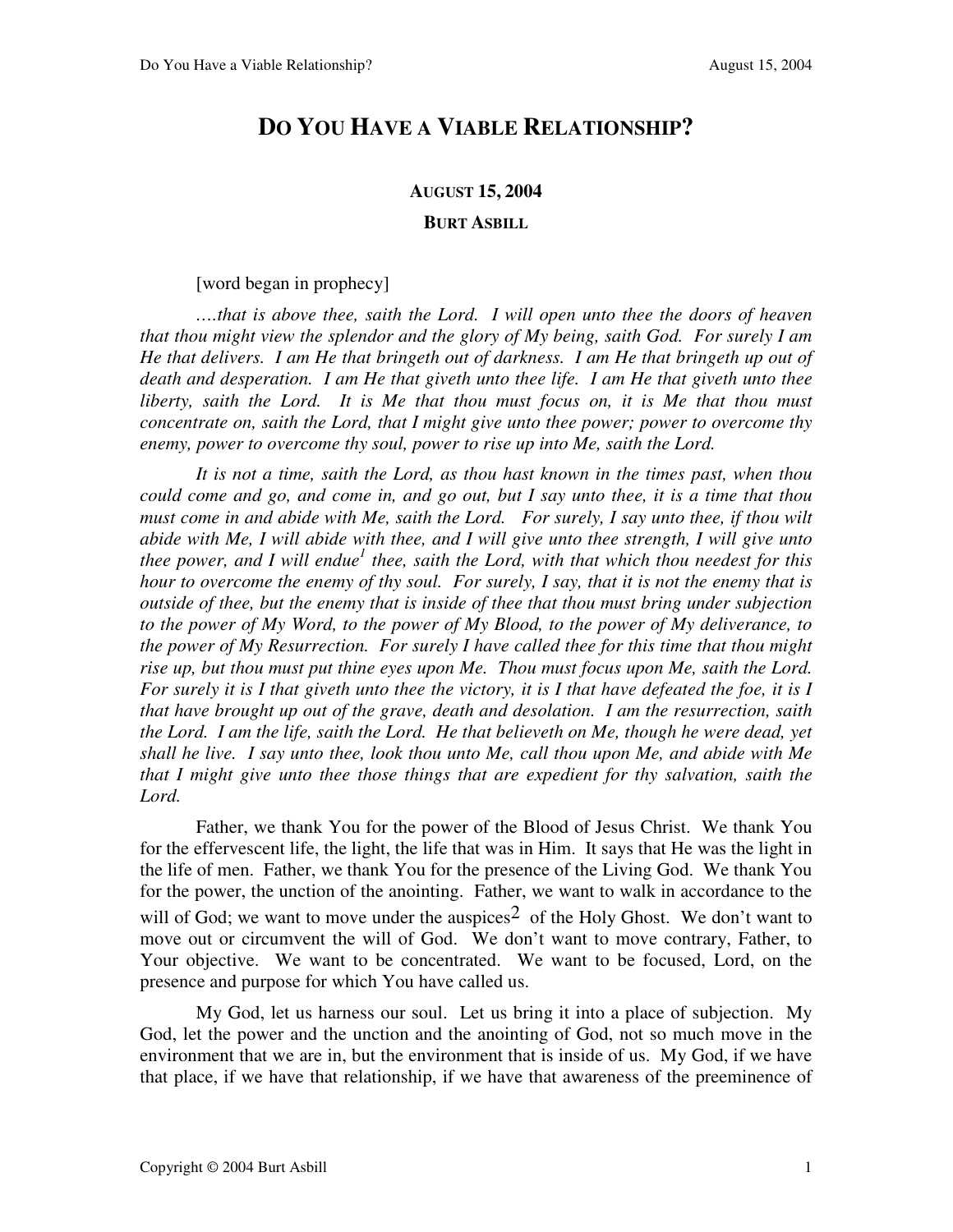You in that place, then God, our outward, external environment will begin to come into that place of subjection to the power and the unction of the anointing of God.

We thank You this morning for Your presence. We thank You, God, for the Word of God. We thank You, God, for the moving of the Holy Ghost, moving, walking, talking in and amongst Your people, touching their souls, moving in the midst of their minds, moving in the midst of their emotions. My God, You are delivering, You are lifting up, in spite of ourselves. You are working, working, Father, to bring us to that place of redemption. My God, we thank You for Your plan. We thank You for Your purpose. We thank You, God, that You have called us. You have elected us. Not by reason of the virtue of our own being or intellect, but, God, You said that whosoever will, that would answer and that would say, "Yes Lord," to Him, You said You would come and You would sup with him and You would come into that place of fellowship with him. We thank You, God, for that, *whosoever will* this morning. My God, we would just have You to break the bread in Jesus' name. In Jesus' name.

Can you say, "Amen"? Come on, say, "Amen." Hallelujah! Praise the Lord. You know, it takes a lot of work, it takes a lot of concentration to catch hold of God and to move in accordance with His desire. I'll tell you, I had a vision in one of the conference meetings. They were kind of wandering around in the praise. I'm not saying that you were wandering around this morning, I'm just telling you something that the Lord is bringing to my mind. We were in a place of praise and as they were beginning to praise, I went into this vision, and every time they would bring a song, the vision would change. The intent of God was to bring us before His throne. How many of you know that when you come together in this form, the intention of God is to bring you into His presence? To bring you at His feet, at His throne, that you might worship Him, and that He might do whatever it is that He wants done. Sometimes He wants to heal. Sometimes He wants to instruct. Sometimes He wants to rebuke. Sometimes He just wants to bless you. Hallelujah! Sometimes He wants to deliver you. But we don't know what the intention of God is because we are so busy within ourselves. Hallelujah! We are so busy with all of our thoughts and all of the things that are going on within the realm of our soul, but God has an intention so, by the means of coming together, which He has designed, that we may come into that place with Him, that we might begin to put our cares to the side.

So, we were singing this song and the intention of God was to bring us to His throne. Here we come in through the gate. The first song we sang was a song the Lord wanted and we came in through the gate. (Now, I'm talking about times past, I'm not talking about this morning.) Hallelujah! Praise the Lord. I didn't hear any "amen." Maybe you don't think we were on the right track this morning. Hallelujah! It was like we came in through the gateway of heaven, standing on Ascension Avenue. I'm telling you, I'm standing there and I see the sign that says Ascension Avenue, and it goes right up to the Palace. But the Palace is way out there across the city. But Ascension Avenue is straight, long, a big thoroughfare with big lights and all of these things and it had palm trees. You can hear, as it were, the angels singing. All these things going on, you know you are in heaven. No "amen"? We're going to have to dig you out of the ground this morning, I see. We're going to have to transplant you out of the earth land, into Glory Land. Come on. Hallelujah! And we are walking along, and the song is coming, and the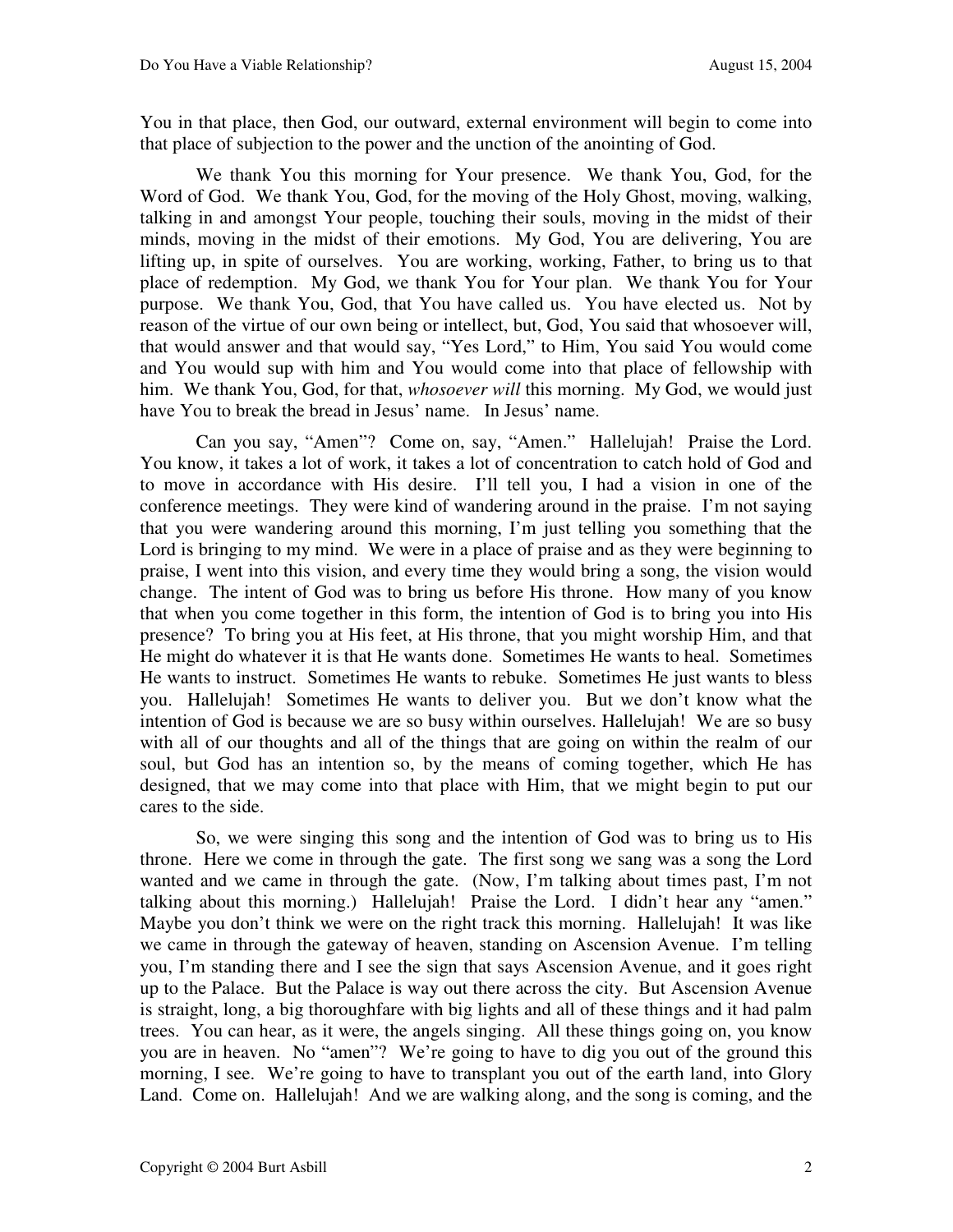Spirit of God is moving. Hallelujah! And we are so enraptured with the feeling of heaven, and the presence of God, that pretty soon the magnificence of the place causes us to take our eyes off of the throne, take our eyes off of the Palace. All of a sudden we are singing another song and it is like we come to this lane and it says Glory Be. All of a sudden we take a right turn. We are still in heaven, but we're wandering around now. There is no purpose, there is no focus, there is no Word that God is bringing to us in the midst of our circumstances, in the midst of the congregation. And we go down the lane for a while, and we take another turn onto Hallelujah Lane. And pretty soon we are lost in heaven. We are wandering around looking for the right road, looking for the right way. Everything is beautiful, everything is perfect. It is perfect in it's own way. We hear the sound in the music of heaven, but we have lost our objective.

You have to fight! You have to concentrate. It takes a lot, you people that can play music, you people that can sing. I wish that I could sing. I just make a noise unto the Lord. Hallelujah! Sometimes it is joyful, sometimes it is not. But you have to work, you have to get into a relationship with God, to allow God to begin to come through you. Hallelujah! The thought of God this morning was "preeminence." Did you get that? The thought, the prevailing thought of God in most of the songs that came was preeminence, exalting Him, putting your mind, your focus upon Him; preeminence. And then, all of a sudden, He wants to bring us to, not only preeminence, but our position, our place with Him in that preeminence. But without Him, there is no preeminence.

So often we want to take the preeminence off of Him and put it on ourselves. Do you know there would not be any sons of God if it wasn't for the Father? The sons of God exist because of the Father. If there was no Father, there would be no sons of God. Hallelujah! So there is a position, there is a place. I kept hearing the last song that we were singing. It is a victory proclamation. We were singing it like a funeral dirge. Maybe it's our own funeral that we are thinking that we are celebrating, I don't know. But we are singing it – not as we should have sung it. I heard the horn playing "Swing Wide." But I hear, in my ear, there is a proclamation – swing wide, swing wide ye everlasting doors, and let the King of Glory come in. That is nothing to be sad about. A King that is returning from a battle. That is a King that has just conquered, stomped the enemy. He went out and He kicked this one and He kicked that one, and He killed this king and He killed that king. And He delivered you and I out of the pit of hell. And we sing "swing wide, swing wide" like an old rusty door. Creeeeek! And it doesn't open except with much effort.

There is something that we have to understand. When God brings us together in this type of a forum, there is something very peculiar that God wants. Maybe none of you have tribulation. That must be what it is. None of you have any trouble. None of you need any kind of victory in your life. None of you have any need for some glorious, victorious – well, the Revelations depicts Him as riding on a white horse with a sword (Revelation 19:11). You don't need that, do you? Nobody really needs that, really. We are singing it like we don't need it. We don't understand the ramifications of what God is saying in the midst of our circumstances. We're thinking about our circumstances. We are thinking about our flesh. We're thinking about how much trouble we've got instead of looking at the King, looking at the Victor, looking at Elohim, looking at Jehovah-Jireh,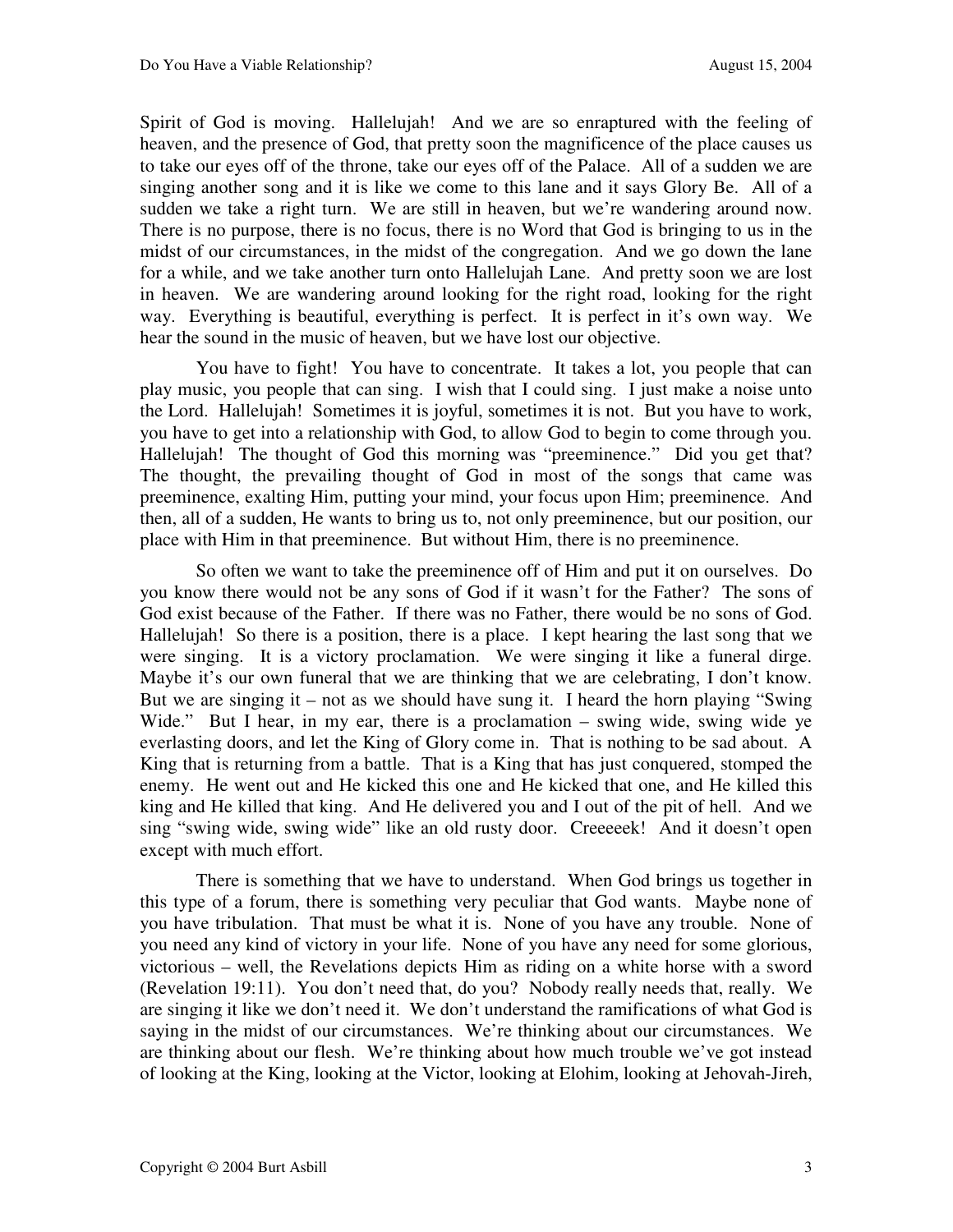looking at Jehovah-Nissi, and all of the other 28 names of God. How many names have you got? The best I can do is three, and they are all named after mortal human flesh.

Well, I want to tell you something. I have a new name written in heaven, and it has nothing to do with Asbill, and it doesn't have anything to do with the man I was named after. Hallelujah! Because when I was born again, I was translated out of the kingdom of darkness into the marvelous kingdom of light. The Bible says that I no longer have a natural father, I have a heavenly Father and I am to be purposed and placed in a position that He called the sons of God. Hallelujah! I mean, isn't that something to "TOOT" about? When you think back upon your life and all of the things that you were in, and the hole that God pulled you up out of, and the power of God that He gave you, and the doors that He opened that were totally impossible – He opened those doors for you. You are sitting there, not by virtue, by your honesty or integrity, but because of the grace of God. So, how about that little squeaky iron door? CreEEeeeeEEEEeek! That's what it sounds like to God. You can be the most melodious, harmonious person in the world, have the most beautiful voice, and it sounds like an old rusty door if you are not moving in the way that God wants you to move. Loose! Hallelujah!

Well, I really didn't get up here to preach that. Hallelujah! But I guess I really did. I know that I am breaking your protocol. I trust that you will forgive me. Hallelujah! But I don't know when I'll be back again. I have to give you what I feel that the Lord has been speaking to me and I believe in striking when the iron is hot. I don't want the anointing to dissipate. I don't want it to leak out of one of our old buckets. Instead of leaving church like a deflated old balloon, shuffling out the door, in the midst of our humanity, wearing our rags, as it were, of humanness. I want us to walk out on the power and the light and a little above the circumstances that you are in. Can you say, "Amen"? Hallelujah! There is a scripture in Hebrews where Paul, when he was writing the Hebrew letter, he is talking about the ordinances that were done in the Old Testament with regard to the tabernacle and the offerings and all of those things. I just want one little portion of a scripture there. I believe it is there. Hebrews 10:1, *For the law having a shadow of good things to come, and not the very image of the things, can never with those sacrifices which they offered year by year continually make the comers thereunto perfect.* 

Before we get into this I need to tell you. First of all everyone who knows someone in the Czech that someone has told me to tell you hello, and that they love you and that they are praying for you. They send their best to you all in the aspect of overcoming in the place that you are. So, I've fulfilled my obligation. Hallelujah! And I've also covered the fact that I probably forgot somebody that told me to say something to somebody. Hallelujah!

There is something of the word that God brought us in Czech that I want to talk to you about this morning. But first I need to share with you a vision that was very pertinent. Glory to God. It was before the main meetings really got going forth and the Word of God began coming, or it was during that timeframe that one of the sisters there in that fellowship had a vision and she saw the high priest. She saw the high priest all dressed up in his regalia. He had his robe on. He had his miter on. He had his breastplate upon him, but she noticed that he had bells attached to a bracelet that went around his ankle. Then the scene changed. Now he was in the Holy Place. Then the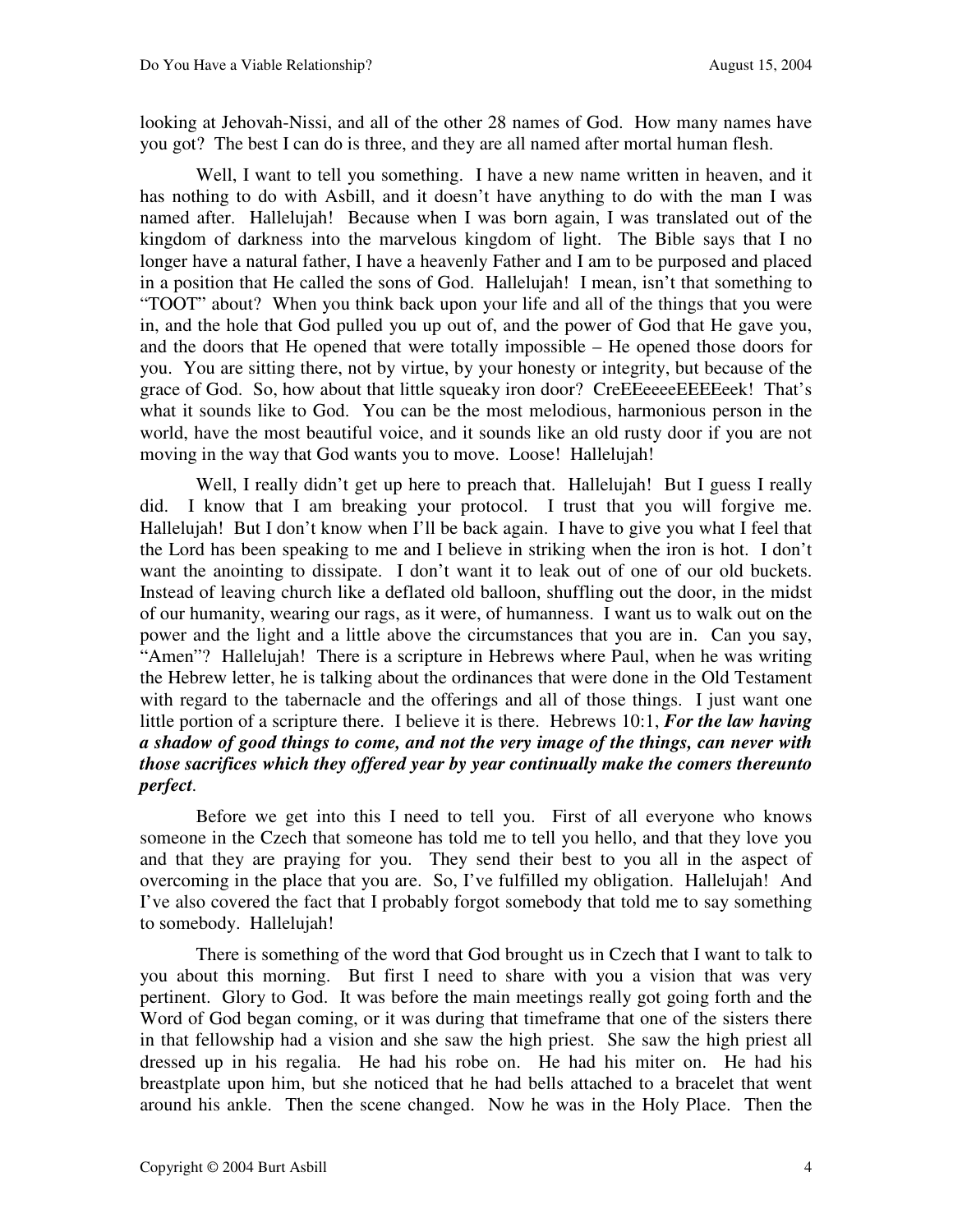scene changed and she saw Jesus Christ in the Holy Place with a bowl of water, a laver of water. What she said was that it was a laver. He had it laying down there and He was taking this rag and He was mopping up the floor and the floor was very dirty. As He was rinsing out the rag, the water became very murky, very dirty. He took the bowl and He discarded the water outside of the Holy Place. Then He took and filled it with fresh water and went down and began to work. Hallelujah! The interpretation of that vision that came was that the bells were upon the ankles so that the woman would notice the bells. Traditionally speaking, the bells were supposed to be upon the bottom of the hem of the priest garment. Hallelujah! I don't believe it tells us that in the scriptures, but in traditional Jewish history, I have been told that that is what they did. Now, they may even have something around the ankle. I don't know. The purpose of the bells was that the high priest was getting ready to go into the Holy of Holies. You know what the bells were for, don't you? As long as they heard the bells, they knew he was alive and well, and all was well with them. But if the bells stopped, oh, woe is me. I don't know if you would start packing your bags and take the next train out of town or what you would do. Nevertheless, those bells had a purpose. They were indicative of the place that Christ was in and the fact that He was going into that realm that they call the Holy of Holies. The Word that came with regard to the second part of the vision is the Word that is found in one of the Peters. I Peter says, *Judgment must begin at the house of God* (I Peter 4:17). So, we are living, not only in the time frame of the coming into the Holy of Holies, but we are living in the timeframe where God is beginning to clean up His house. Peter said judgment must begin at the house of God. Hallelujah! What I wanted here in Hebrews was the reference to the fact of the high priest while he was standing there, where it says he would go in once a year to sacrifice those things that were to cleanse the nation of Israel (Hebrews 9:7). Hallelujah!

So, the timeframe that we are living in is the timeframe of going into the Holy of Holies, and I believe it is that timeframe we are standing, as it were, in that Holy Place getting ready to go in. It says in Revelation 1:6, *And hath made us kings and priests unto God and his Father; to him be glory and dominion for ever and ever*. But God is saying that there is a necessity of those that are in that place, to begin to be aware of this judgment that God is working in that environment. One of the words that came in regard to all of that was the word, "INDIFFERENCE." The word, "indifference." Well, you know, we read something in the paper and it may affect us for a little while. We may feel a little bit of compassion. We may feel a little sympathy. We may feel a little anger. Some of us get very irritated with what we read in the paper. But how lasting is it? How much time and meditation do you really spend upon it? A perfect example is 9/11, New York. So, for those that weren't really emotionally, mentally, physically involved, how much credence or credit do they give to it? Well, I can tell you how much the people do, how much they resent what has happened because I just got through traveling. I heard people talking all about the searching and the security that was going on. (Grumbling, mumbling, grumbling, mumbling.) It is totally inconceivable to me to think that people are not aware of the danger that is all around them. The spirit of murder and mayhem, the lust of blood, wanting to cause as much devastation as it possibly can in a human realm. You know what? The measures that they are using still are not enough. I went through some checkpoints where these people were laughing and joking. They were not paying attention to what they were doing. They were just getting a paycheck.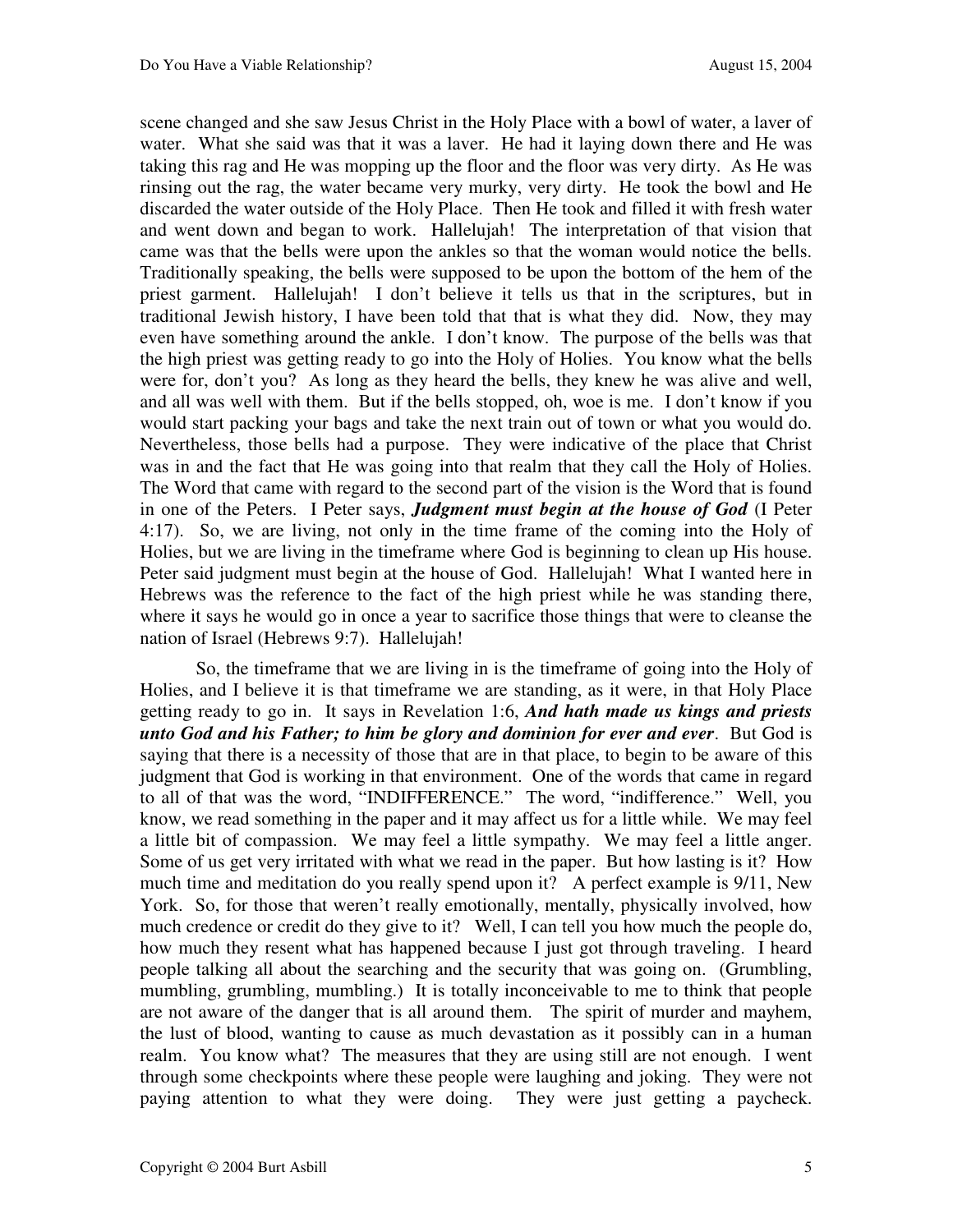Hallelujah! I suppose if I had something blatant like 100 pounds of dynamite in my luggage, they might see it. But I'm still not quite so sure that they would see it. We walked out in Chicago through customs. You transfer through there and you have to go through those big machines that you put all of your stuff through. I left a bag there. When I walked out, I left one of my little bags there and the bag just sat there. How did they know what could have been in the bag? They had no idea. I had to tell somebody and they had to get somebody to go in there and get my bag. They went in there and got my bag. It was sitting right there where I left it. I mean, what kind of alertness is that when you are looking for terrorists that are wanting to blow up things? What kind of alertness is that?

I don't get on a plane without praying. Do you know that? I don't get on a plane without praying, praying, praying. "God, this is Your will. I want You to work for me. I don't want to get on that plane if You don't want me to get on that plane. I don't want me going over here or over there if You don't want me to go over here or over there. And I want to do it in Your time and in Your place." I'm not indifferent about blood and broken bones, especially when it is my blood and my broken bones. That seems to be the only time we get un-indifferent! Hallelujah! There is something that goes with indifference that God has been showing me the last few weeks and it is the spirit of isolation. It begins to isolate you from everything else and your isolation becomes your shield or wall and you think you are perfectly safe. You begin assessing things, not from an outside perspective, not from an omnipresent perspective, but you are assessing it from your personal vantage point, and your personal vantage point cannot possibly take in all the factors that are going to affect you with regard to what is going on in the world. That's why it is very important for you and I to develop a personal relationship with Jesus Christ, and we are indifferent about it.

Now, indifference can take many different forms. Did you know that? Hallelujah! Your indifference could be your husband. Your indifference could be your wife. Your indifference could be your children taking your attention. Your indifference could be your job. Your indifference could be your ministry becoming the focal point of your world and you're looking at your own position of self-importance; self-esteem. Oh yes, we have to know who we are. But my Bible says that I'm not to know you or any man, including myself, after the flesh (II Corinthians 5:16). Do you know what? If you don't believe what is in the Bible is for today, here's a little quip that the Lord spoke to me: "Just cut it out." Cut it out. If you don't believe it is pertinent for the day. Cut it out. Cut it out. It is just taking up so much space. It is taking up so much page, and it is standing between you and what is really relevant in the rest of the Bible. Cut it out. When you get through cutting out all those things that are not pertinent... I remember very well sitting in a message one time, many years ago and they were using Old Testament history and the dispensation of time with regard to the Holy Ghost, and this fellow says, "Oh, that stuff is not for this dispensation." Cut it out. Cut it out. Healing, it's not for this dispensation, cut it out. Prophecy, not for this dispensation, cut it out. Everywhere in the Bible that you have the word "prophecy," cut it out. My goodness, we certainly would have a "holey" Bible. It would be very "holey," but not "Holy." It would have see-through pages, but not transparency. Come on, brethren. You either have to believe what is in the Word, or you had better get yourself another Bible. You know, that is what they have done, the people that don't believe the Word of God, that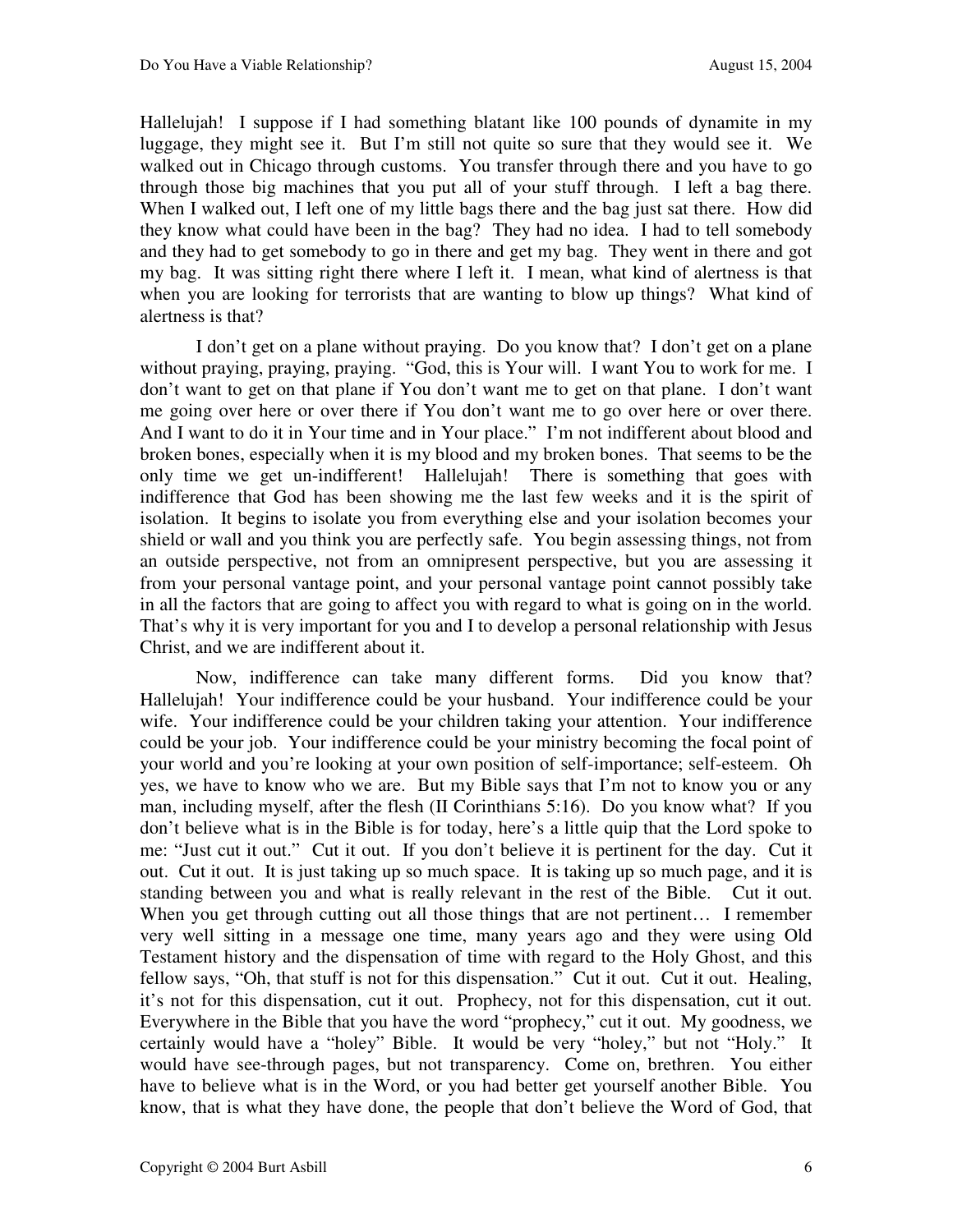don't believe that this is the Bible. You know, the King James Version that came out of the original text that was brought forth was preserved by the fact of blood. No other book has had such a high price tag on it. I'm not talking about dollars and cents. I'm talking about life. I'm talking about blood. I'm talking about broken bones. I'm talking about broken heads. I'm talking about children that grew up without parents. I'm talking about parents that grew old without children. I'm talking about husbands that went without a wife, or a wife that went without a husband because of the Word of God. No other book. No other book. No other book has been preserved with such a cost on it of human life. You talk about the "holocaust" and all of those things that went on, but it does not compare to the fact or the reality of the blood that is between these covers. It does not cover the fact of the sacrifices that people made, that they might preserve it that they might become a living epistle.

Have you ever thought about that? Paul said something about us becoming living epistles written by the finger of God (II Corinthians 3:3). Hallelujah! You've got Abraham. You've got Isaac. You've got Noah. You've got David. You've got all of these different ones who lived their life and experienced things, pain and all the emotions of the things. How about all of those in Hebrews 11? Talked about how they would not accept their deliverance (Hebrews 11:35). They would not accept a partial payment of resurrection because they had something of a hope that was on something greater than the reality of the world that was around them. Oh, my goodness. Hallelujah! We are talking about the preservation of life. We are talking about the Father of lights. Living epistles, not written down by the pen, by the quill, but by the finger of God that moved with a man and wrote with the blood upon the pages, and we take it so lightly, and we have so much indifference toward it. "Oh, I can't read the Bible. It bores me. Oh, I can't read the Bible because I don't understand it. Oh, I read the Bible and it's just all this history and stuff. It just bounces in one ear and goes out the other. It's just this or that, or that or this." You have all heard people give excuses for not reading the Word of God, and yet it is a living epistle, written with the blood of men and women and children. Do you know that the childrens' blood from 2 years of age and down wrote some of book of the Old Testament as well as the New Testament? Do you know that children were slaughtered for the sake of the Word? Because there was a word that was prophesied, that out of the Jewish nation would be coming a savior that they would call Christ. A man who was in a position of presumed power thought he could usurp the Word of God by spilling blood, and he went out and slaughtered an untold number of babies. Blood – written down, written down, written down – page after page – their blood!! Do you hear me? Quill dipped in and they are the pen in writing that writes the Word, that tells us of the account and of the story.

What do you think is the price to God when it comes to that aspiration of hope? We treat it so frivolously. Some of you probably have Bibles that have been sitting around on a table for years, haven't been cracked, haven't been opened, and certainly haven't been studied. You haven't wept over them for understanding, or even for the unveiling of the truth of God's Word. You would rather come to a Sunday service, feel like you have done your part, paid your price, done your thing, and be a Christian and walk out again and do the same old things that you were doing before you walked in. I'm telling you, it is because of indifference and a spirit of isolation that is working that you do not know the reality of the gift that has been handed to you. And if you think for one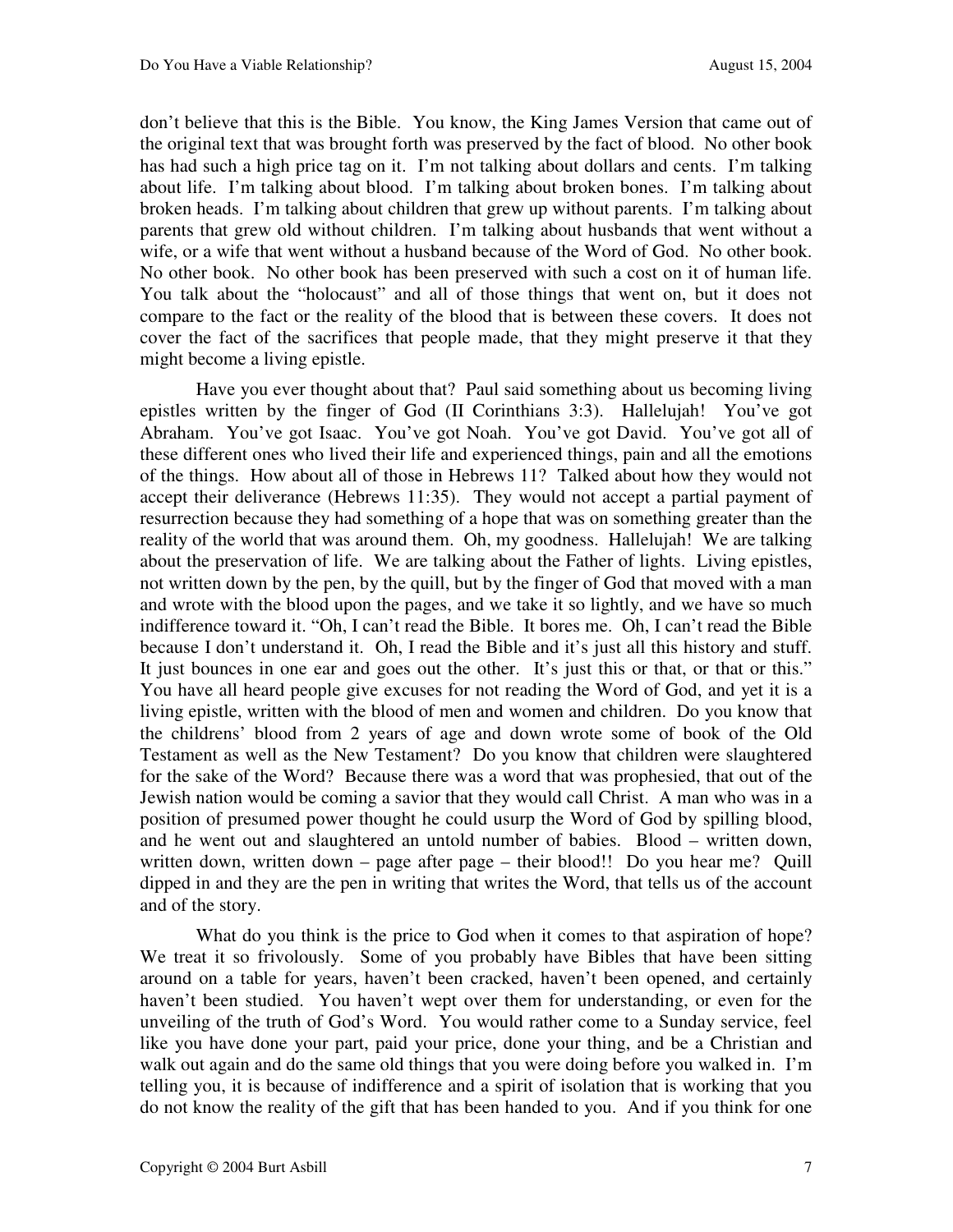moment that there isn't an accountability, that we don't have an accountability before God with regard to how we handle this Word, you are sadly mistaken. Sadly mistaken. You are going to stand before the Judge of the whole earth, do you hear me, and you are going to have to hang your head because you did not believe the blood and the worth of it, that was shed to write what you have taken for granted.

I'm not preaching something that is not in scripture! You turn over to Revelation, and the souls that were under the altar whose blood was shed, for the sake of what? Their testimony (Revelation 6:9). What do you think this is? What do you think it is? It says they overcame him by the word of their testimony (Revelation 12:11). By the Word of the Lord; the word of their testimony. They loved not their lives unto the death, so that they might become living epistles. What we think that means is that God is going to put some type of anointing upon us and we are going to spew out some platitudes and things that pertain to a religious environment, to become what we might think is a great man of God. You tell me one great man of God that did not shed his blood, his life, his family, his friends, his reputation, all of those things that were pertinent to the human realm, that did not shed it as a snake sheds its skin. Hallelujah!

Personal, viable relationship. Do you want to know why you struggle when you come together? You don't have a personal, viable relationship with Jesus Christ. You are not spending time before the Father. You are not spending time in that place of solitude and seeking His face. I'm not saying you don't pray, I'm not saying you don't read your Bible, but you are not doing it to the degree that it needs to be done for you to overcome the environment that you are in. Hello! You bring your environment with you when you come in the door and God has got to work through all of that paraphernalia, He has got to work through all of that presumption, He has got to work through all of that mentality and mortality to get you to a realm and a place where you get your eyes up off of the ground and begin to look up into the realm of heaven. And it always seems that God brings the most contention before you come together where He really wants to move in the midst of the congregation. Trouble at home with the kids, trouble with the husband, trouble with the wife, trouble with the neighbors, trouble with this, trouble with that, fight, fight, heads clashing, bitterness, and all of those things welling up – my goodness. Then you come to church and smile. "Praise the Lord. Very glad to see you. Praise the Lord. Nice to be here today. Praise the Lord. Praise the Lord."

Do you know what Jesus said? You hypocrites (Matthew 6:5)! That's what Jesus said. Now, I'm not calling you a hypocrite, I'm telling you what Jesus called the Pharisaical system, the religious leaders of that day. He called them hypocrites – no, He did worse than that, He said "You're worse than vipers" (Matthew 3:7). Then He did worse than that, He said "You're worse than dead men's bones" (Matthew 23:27). What do you think Jesus was doing? Why was it written down and why was it preserved? Is it just so we might know how He reacted to the religious environment of that day? Then it is just a historical note. You can tear that section out of your Bible and you can put it in another book that says history. But that isn't the reason why He did what He did. He did it because it is a spirit. It is a religious, ecumenical spirit that works in the midst of people, humanity, and especially in church. Why would the devil need a religious deception for people who aren't religious? It's not quoting the right scriptures. It's not even having your name written in the book of heaven. It is the fact of whether or not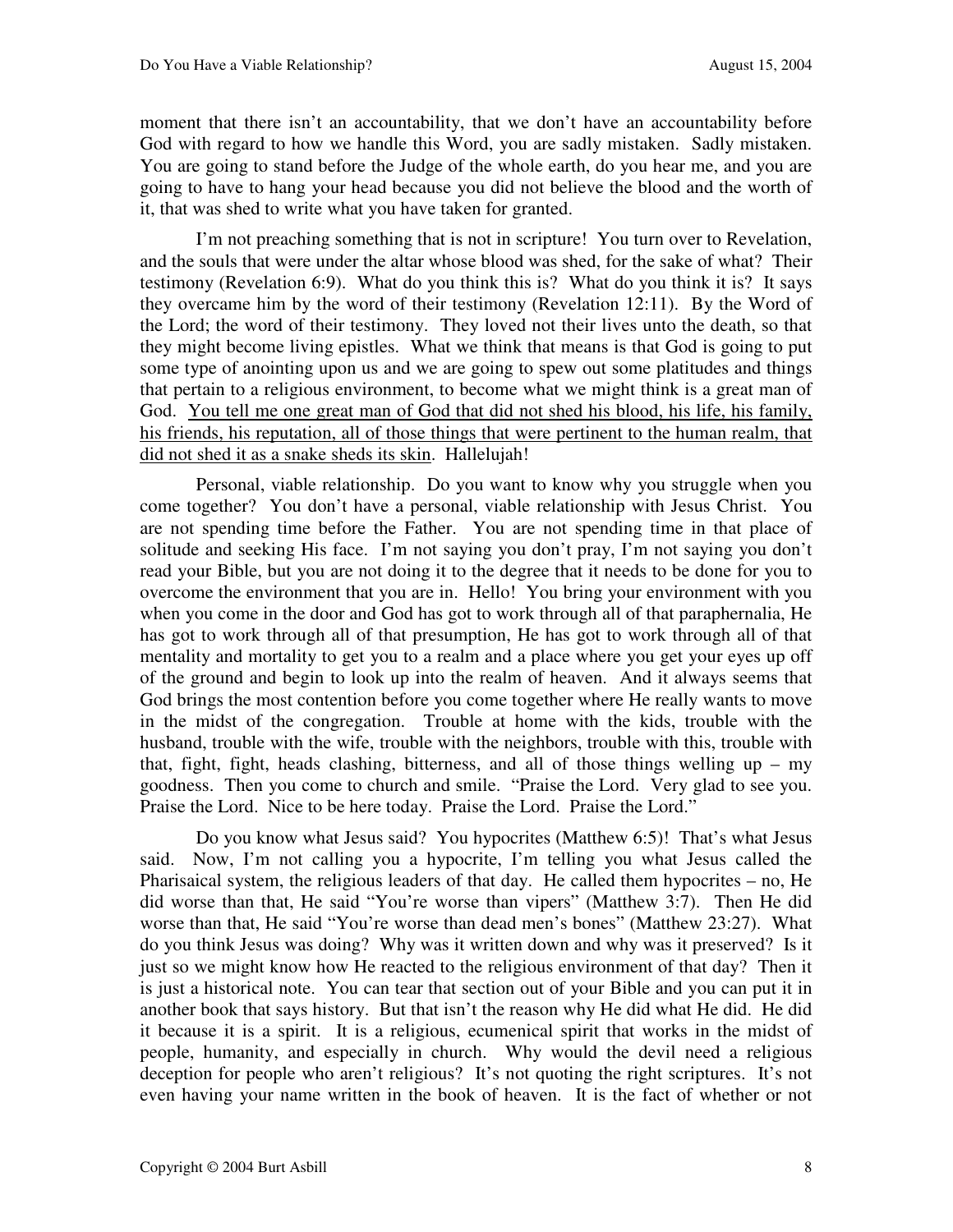your name is being written indelibly with the finger of God. Do you understand? Written indelibly with the finger of God on a rock, the tablet of your heart, a name that no man knows. How is He going to do that? Well, you are going to be the stylus, the pen, and your blood is going to be the ink. And even as He begins to scratch out your name, with every movement... Of course it would probably be in Hebrew. I believe it says that no man can read it (Revelation 9:4).

You know, you could speak in tongues all day long and if God doesn't give anyone the interpretation, nobody knows what you said. Do you know the gifts are given for the edification of the Body? Now, that is another thing that really, really bothers me – we are supposed to be what you call a "New Testament Church." That means the manifestation of all the diverse gifts that are in the Body. God says there are given divers gifts(I Corinthians 12:7-11). There is diversity, diversity, - Hello? Does that mean one every now and then, or maybe one particular individual? What is diversity? Does anybody know what it means? It means many different things from many different people and yet we all sit like bumps on logs. Or better yet - let me use a scriptural position - like rocks! Somebody said, "Ain't no rock gonna take my place," and yet many of us are doing just that. We are moving out of our position, out of our place, that some rock that God might speak to, somewhere, sometime, some place, might rise up and begin to sing and extol His praises. You know, God could just as well be talking about the rocks that are in this cement. I know one thing for sure, He is talking about the hard, cold, stony heart. He said one day that we all will need some sort of a transplant. Some of us have got a partial transplant. Hallelujah! We are trying to mix Christianity and God with our humanity and it's like the clay and the iron in the image that Nebuchadnezzar set (Daniel 2:33). It won't mix. It won't adhere. It won't stick.

There is a need for us to be converted. Isn't that the word? Can you imagine walking with Jesus for three-and-a-half years, and not being converted? Can you imagine? "Oh, I wouldn't have done that. Oh, that doesn't apply to me." Oh, come on! Come on! Come on! Do you want to know how much it is going to apply to you? You wait for the right test, the right time, the right set of circumstances, and PHOOM – you're right there with Peter in the midst of the court. Jesus is up there being whipped and ridiculed and beaten and you're swearing and cursing that you never knew the man. Hallelujah!

It was kind of funny – we had this one service where the Spirit of God began to move. I love it when God begins to move. He just begins to break down cultural barriers, He steps on everybody's toes, He pulls people's shirts, He rips their coats, their pants, whatever place it takes to get them into a place for God to begin to move, and people begin to hug each other. A brother came up to me later and said, "That isn't Czech." I said, "It certainly isn't." I said, "It's God." God has to deliver us from our multi-cultural position, our multi-cultural perspective, our multi-cultural aspect of who we are in a human realm. John said it in a very different way – now come on, come on. John wasn't a saint. Do you know that? They call him Saint John, but he was no saint. He wanted to be in a position of preeminence above all of his brethren, just him and his brother. They call that nepotism. Do you know what nepotism is? It is when you give favor to family. Hallelujah! Favor to family! Favor to family! "I'm not prejudiced," and we move in and make our brother vice president and our sister president of a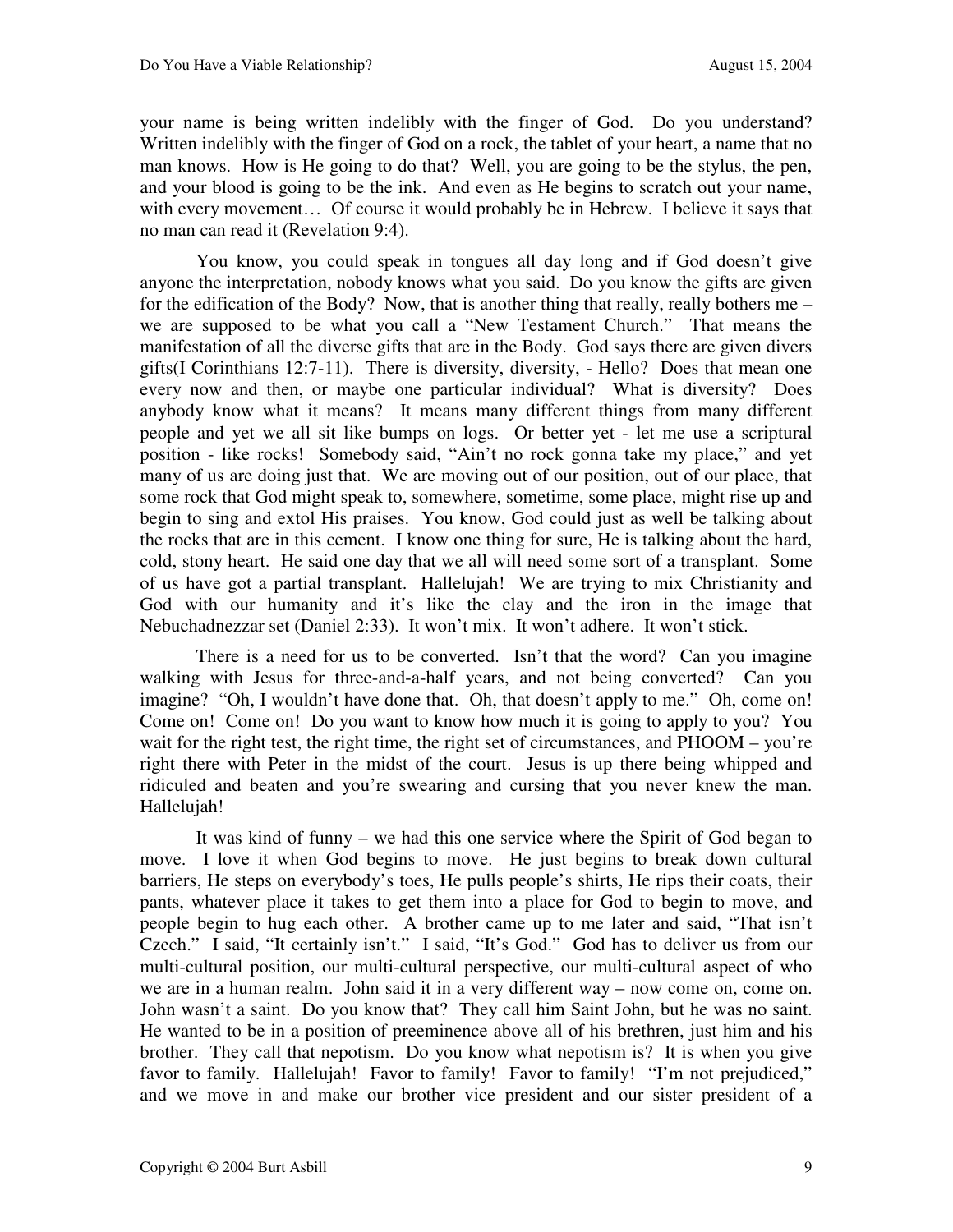business. All of his family was involved in it. What a mess. What a mess. What a mess. Do you know, he lost most of it because of family? Hallelujah! John was not a saint. John was no saint. He wanted a place of preeminence, "Oh God, put us up, one on your left and one on your right." Where does that leave James? Where does that leave Peter? Where does that leave Nathaniel? Where does that leave Bartholomew? Where does it leave them? Out in the cold! NO, NO, just under them.

I had a dream one time. I was praying. You know where it talks in Revelation about *He shall rule them with a rod of iron* (Revelation 2:7)? Man, I wanted the "rod of iron." I wanted that rod of iron. I wanted to run around and bash heads, break legs. Of course, you never felt like that did you? You never felt like that? "Who is he to think that he can talk to me that way? Who is it that he thinks he could treat me this way? If you only knew." I wanted that rod of iron. I wanted to use it like a baseball bat. Get in the midst of my enemies and start swinging. Oh, in the name of Jesus – CRACK!! Heads roll, bones are broken, blood is flowing – you never felt like that? You never had that feeling of revenge? No, you are too good – too saintly. That's not the way I felt. I didn't feel saintly. I felt authoritatively. I wanted to be a son of God. I wanted that rod of iron. That shepherd's rod. I said, "Oh, God, I need some revelation. I need some understanding. I need some justification." How many times do we want revelation on the basis of justifying our position, our reaction with regard to how we respond in a given situation with God? So that we feel perfectly saintly – justified. I just moved in my saintly portion of inheritance. No matter that I created mayhem. No matter that I cut and wounded. It makes no difference what happened in the realm of the human soul. But, boy did I feel good. Self-vindication.

God gave me a vision. I had a dream. In the dream I was lying on my bed and that rod of iron was about three feet away from me. I had no jurisdiction over it. You know, it did what it wanted to do. If it wanted to stand up, it stood up by itself. If it wanted to roll over, it rolled over. If it wanted to lay down and I tried to pick it up, I couldn't get it off the bed. It had nothing to do with what I wanted to do. Then He said to me, *Labor therefore to enter into my rest* (Hebrews 4:11). *Harden not your heart* (Hebrews 4:11). Me? Harden my heart? I wouldn't do that. I wouldn't be that way. *Harden not your heart*. Do you know what resentment is? Do you know what bitterness is? Do you know what anger is? It is hardening of the spiritual arteries. It is plaque build-up in the blood vessels. It is something that begins to work against the motion of the mechanism that is in your body that keeps you alive. Hallelujah? He began to read to me out of His Word. Let me look at it just a minute here. Hebrews 4:1, *Let us therefore fear, lest a promise being left us of entering into his rest, any of you should seem to come short of it.* You know, you've got to work at dying. You've got to work at dying. You've got to work at determining to have a personal relationship with Jesus Christ. You know, people will say, "What do I do? What is my ministry? Where am I going? What is God going to do with me?" It is like fast food. They want to drive up to the speaker phone, roll down their window and say, "Hey, God! Give me ministry. Give me this. Give me that." Then zip – zoom, around the corner, at the window – "WHERE IS IT?"

Do you know something? It takes time, time, and some more time. Do you know God seasons men and women before He will let them do what He wants them to do? Usually they are in the pressure cooker, they are in the fire, they are in all manner of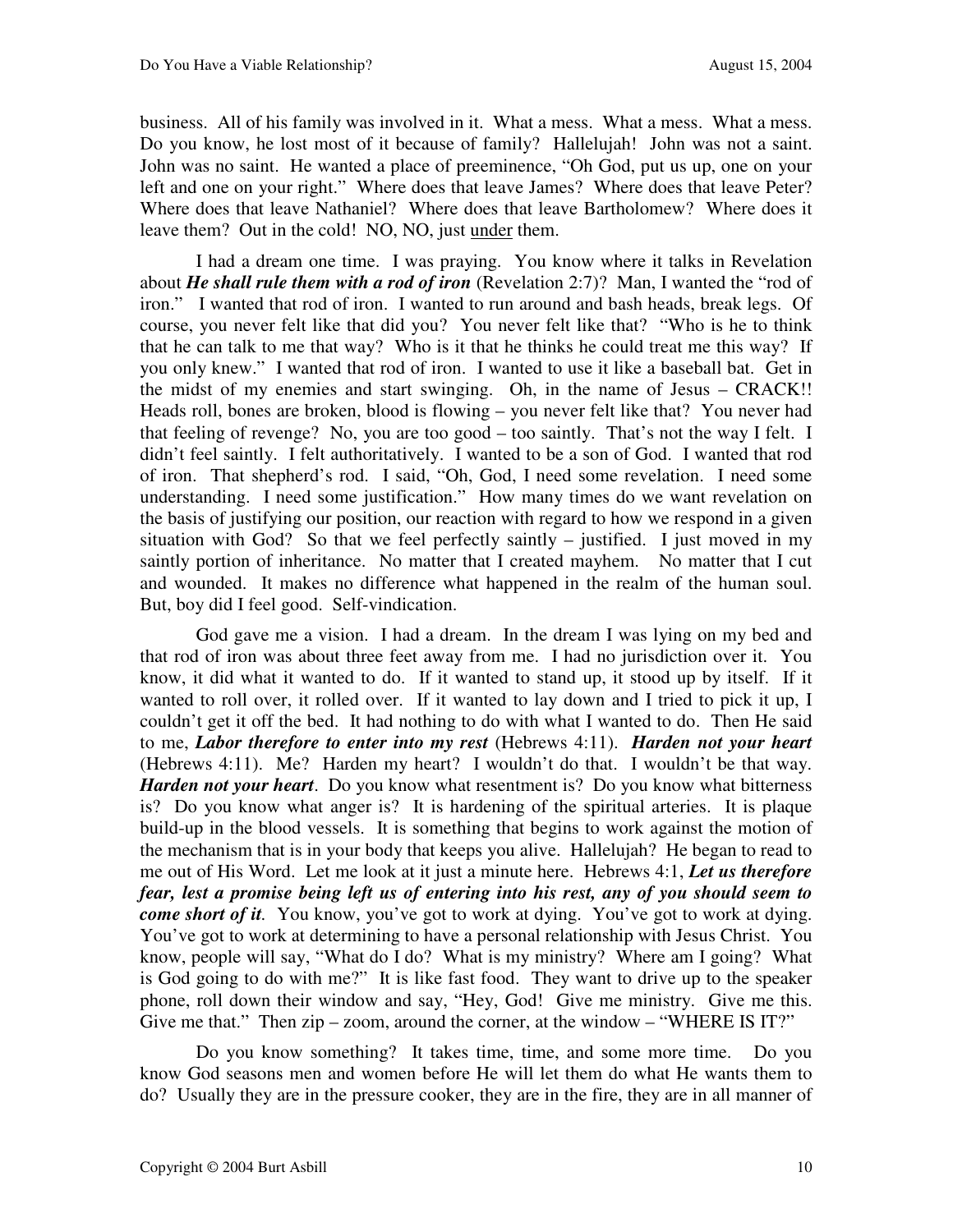tribulation. We don't know what went on in the totality of Daniel and the 3 Hebrew childrens' lives on a daily basis until the time that they were written about. What did they suffer? Can you imagine being ripped out of your homeland? Your folks were probably killed and you are brought into a place to serve a heathen king who doesn't believe like you. Not only that, but they de-masculated them. Can you imagine? Can you imagine the feeling of personal humiliation and the place of agony and suffering that was going on, and yet we aren't told about all of that. We are just told that they stood up and defied the order of the King to fall down to worship a beast. Hallelujah! Hallelujah! We would rather pick apart the preacher. We would rather pick apart the neighbor. We would rather pick apart this one. We are pick apart people. Picky, picky, picky! Hit, hit, hit! Rip, rip, rip! Cut, cut, cut! All of the time, you are defiling the sanctuary. Do you know that? You are defiling the sanctuary.

It says, *let us therefore fear*. "We shouldn't fear, God isn't a God of fear! He is a God of Love." Cut it out of your Bible. If you don't believe it is fear, go to the concordance and look it up. It is fear. It is fear. There is an aspect of God's love that we don't know about. Did you know that God's love will kill a man in order to save him? Because, to God, flesh is nothing, flesh is nothing. Flesh is like grass, like a vapor. Here today, gone tomorrow. My goodness. How unpredictable is the weather? Can you change it? We need hot weather. Do you know we need hot weather, but it doesn't make any difference what I need. Things do not grow in cold weather. Hot weather plants do not grow in cold weather. I can go outside that door and say, "GOD! I need hot weather." But if God does not choose to give me hot weather, there is nothing I can do about it. It is outside of my control. So is my destiny! So is my objective in Christ. It is outside of my control. I must be able to relinquish my position of control over my soul, over my mind, over my emotions, over my family, over my situation, in the natural as well as in the spiritual. I have no ability outside of God or outside of the love of God that He has for me. I have to fear Him. I have to learn to fear Him. It says, *fear God*. Isn't that what Proverbs says (Proverbs 1:7)?

Go into your Bible and look up fear. "Oh, that is some sort of little serious thought or sobering position of thinking that you have to have." Sober, right! That is like knees knocking together and the bones quaking. It says that John – I don't know what we think when we read the Bible. It says when he turned around and he saw who was talking to him, he fell down as one dead (Revelation 1:17). Now, when you fall down as one dead, what do you think you are? I think you are dead. It says that God picked him up, revived him. Have you ever had that experience? Have you ever seen that personage? This is New Testament personage, by the way. This is not Old Testament that has been relegated and dedicated to a different dispensation. Cut it out of your Bible. We are talking about New Testament revelation. John fell down as one dead. This man spent three years with Him. He was closer to Him than any others. It says he was the man whom God loved (John 13:23). The disciple whom God loved. God loved him, and yet when he saw his friend, his friend – boy, when David and Jonathan moved as one man, caring for one another. The lament from David when Jonathan was killed. Hallelujah! This was the relationship that was going on between the man called Jesus Christ and the man called John, the son of thunder. Yet, when he turned around and saw the living Christ, he fell down.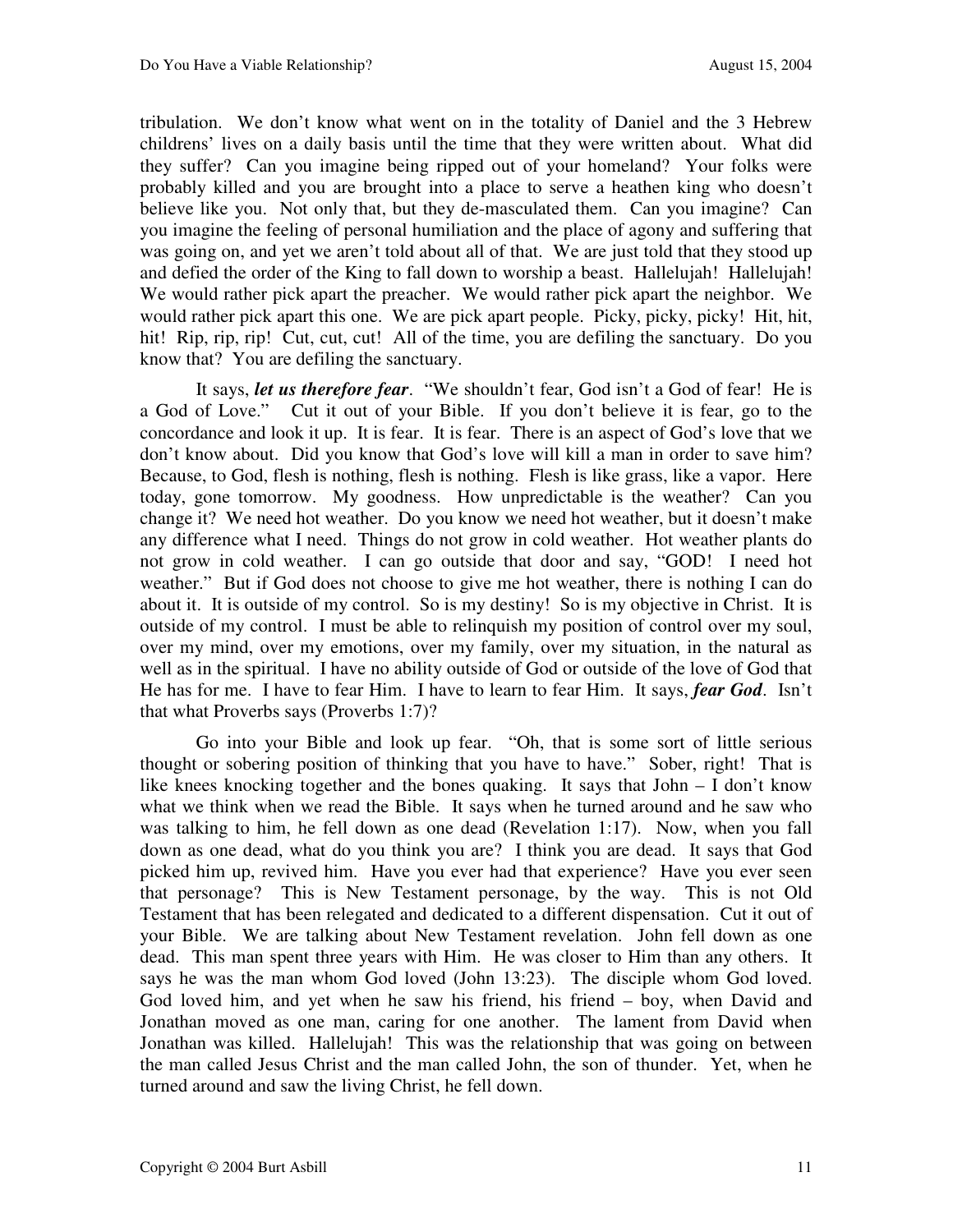We have the presumption to get up and shake our fist sometimes in the presence of the Almighty on the presumptuous basis of who we think we are, or who we think we know. But, we don't know what we think we know. Not if you aren't building a viable living relationship with a living God. Well, I had a sticker on my car at one time. I really liked it. It said, "My God's not dead. How about yours?" And you know something? My God is not dead. He is not dead. He is a living, viable person who talks with me. Do you know God talks with me? He tells me those things that are pertinent for me to know. Sometimes I get very irritated with Him, and then I have to repent because He won't tell me some of the things that I think I need to know. Of course, you are not like that are you? I have a little expression when people come around and they ask me this or that, or that or this, what I think about that, or what I think about this. "I don't know." "What do you mean you don't know? Aren't you supposed to be a man of God?" "Yes, but I don't know." "What do you mean you don't know? Why don't you know?" "Because God hasn't told me." I figure if God doesn't want to tell me, I don't need to know. I don't want to know what your business is if God doesn't want me to know what your business is. I've got enough trouble handling my own business. I've got my hands full walking out my own salvation. But the problem is, many of us are trying to walk out each other's salvation. That's why there is gossip in the church. That's why people are talking. That's why people get offended. Blah, blah, blah. Destruction, death, damnation defiling the temple, and all the time, God is outside looking on. He is not inside having jurisdiction over the set of circumstances. We are always taking matters into our own hands and moving to our own detriment, walking, as it were, toward a precipice, going closer and closer, and God is doing everything in His power to keep us from going over the edge, and yet we resist God. God is pulling on our shirttail, pulling on this, pulling on that, and we are hitting at the hand of God.

Have you ever seen a child that you wanted to restrain and he didn't want to be restrained? I remember one time, I chased one of them all over the parking lot. They did everything they could to get away from me. I was younger then. Hallelujah! In a lot better shape, I think. Anyway, they didn't get away from me. I finally caught up with them and boy, when I did, I tell you one thing, that child never ran from me again. I wasn't brutal, I wasn't abusive, I wasn't totalitarian, I didn't knock them senseless. I just made sure that the next time I called them – they came. Or the next time I said, "Stop!," they put on the brakes like they had all four wheels locked up, and the only moving that they would do was the sliding from the momentum, and when the dust cleared, they were standing there like a statue. It is no different to some of the ways that we act in regard to God and what He is doing in our lives. I knew the importance. I knew the place, the discipline that needed to be reenacted in their lives. I knew the place of subjection that had to come. Not by clubbing them into a place of submission. I'm talking about dealing with the spiritual principle of rebellion as being as the sin of witchcraft, and stubbornness as the sin of idolatry (I Samuel 15:23). Loose! Hallelujah! Hallelujah!

So, we have this position, we have this place. Somebody once ministered, I don't know if it was here or somewhere else, but they were talking about the sound of the door closing. Do you know that the sound of the door closing on the Ark had a different sound on the inside than on the outside? It closed. Have you ever been in a room that is airtight, and you close the door? It goes, "Fwoom." I like the sound of a door that closes well. I like a door that closes well. I like the sound of it, and when I get all done and it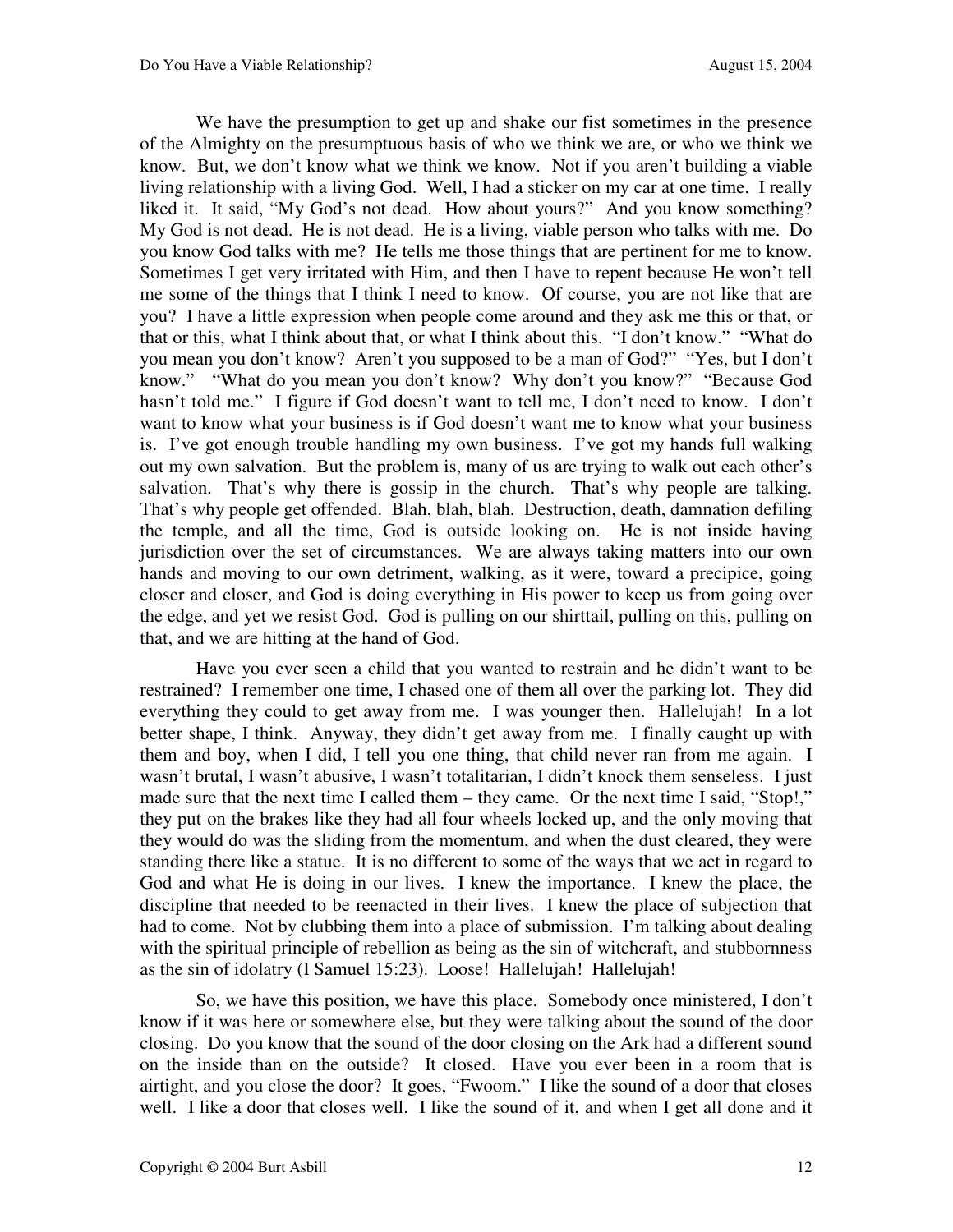closes and it makes that sound, I just feel so good. I feel good. Oh, I did a good job. I look at that door and it has the right gap, and I can just sit there and close it. Open and close it, open and close it. And every time it closes it goes, "Fwoom." How does that feel? It feels so good. Do it again. Do it again. You know, that is the way God is with us when we obey Him, when we move in a manner that pleases Him. He just opens and closes, opens and closes, opens and closes. He says, "That feels/sounds so good. Well done, thou good and faithful servant (Matthew 25:21)." I like that. I like that. I want to hear that kind of commendation. I don't want to hear, "Depart from Me, you worker of iniquity, for I never knew you." Now, listen to me. He is not talking to the heathen. If you think He is talking to the sinners, you get in your Bible and read that passage of scripture where it talks about, "Well, didn't we cast out devils in your name?" (Matthew 7:22). You know, He didn't say, "No, you didn't." "Didn't we heal in your name?" He didn't say, "No, you didn't." So, it is at least implied that they did and that He was aware of the authority that He had given them. Yet He said, "You depart from me. I don't know you."

So, that means that you can spend all of your life in church, listening to all of these great messages, all of these things that are going on and if they are not applicable – if you don't begin to apply them in the manner and fashion to let God begin to work out the will and the way and the thing to do, then what you have heard is of no value to you. Do you know, a man can sit in the pew and go to hell? Hallelujah! I heard a story from a credible source about a man who spent all of his life in church. He was a deacon of the church. Hello? But when it came time to die, he died cursing God. Everybody thought he was the great evangelist. He helped the poor. He helped the sick. He helped the widow. He was instrumental in many of the programs going on in the church. He was there every Sunday. He was out in the visitation market, moving around, doing all the things of the church that people do, and yet he died cursing God. Why? Because the God he thought was just salvation never became a living reality to his soul, never was able to walk in the midst of his being and become what God wanted to become in the midst of him. Oh my God.

So, let us therefore fear – that was all brought on by that first verse. *Let us therefore fear, lest, a promise being left us of entering into his rest, any of you should seem to come short of it* (Hebrews 4:1). Now, if you believe that this is a progressive and living Word, if you think that this was written for the Hebrews of Paul's day, cut it out. But if you don't believe that, then you would have to assume, and I believe your assumption would be correct, that the "you" is you. That the "you" is you and me. It says *let us therefore fear*... lest any of you should seem to come short of it. Indifference! Indifference! Indifference! I want you to think about indifference, and how it works in your life. Oh, we used to have this saying, you know, when we were doing work in the construction trade when you couldn't quite get it right. You couldn't get it where it needed to be. "Well, that is close enough for government work." We had this other saying. "Oh, that's okay. Sheet-rockers will take care of it." What we meant was to just cover it up and nobody would ever know it was there. And you know sheet-rockers, that's what they did. They came in and they just covered everything up. They covered electrical sockets, outlets, and light outlets. They covered up everything. And if you looked at the walls after they got finished, you would think you didn't do anything, because it was all covered up and underneath, but God knows what's there. When God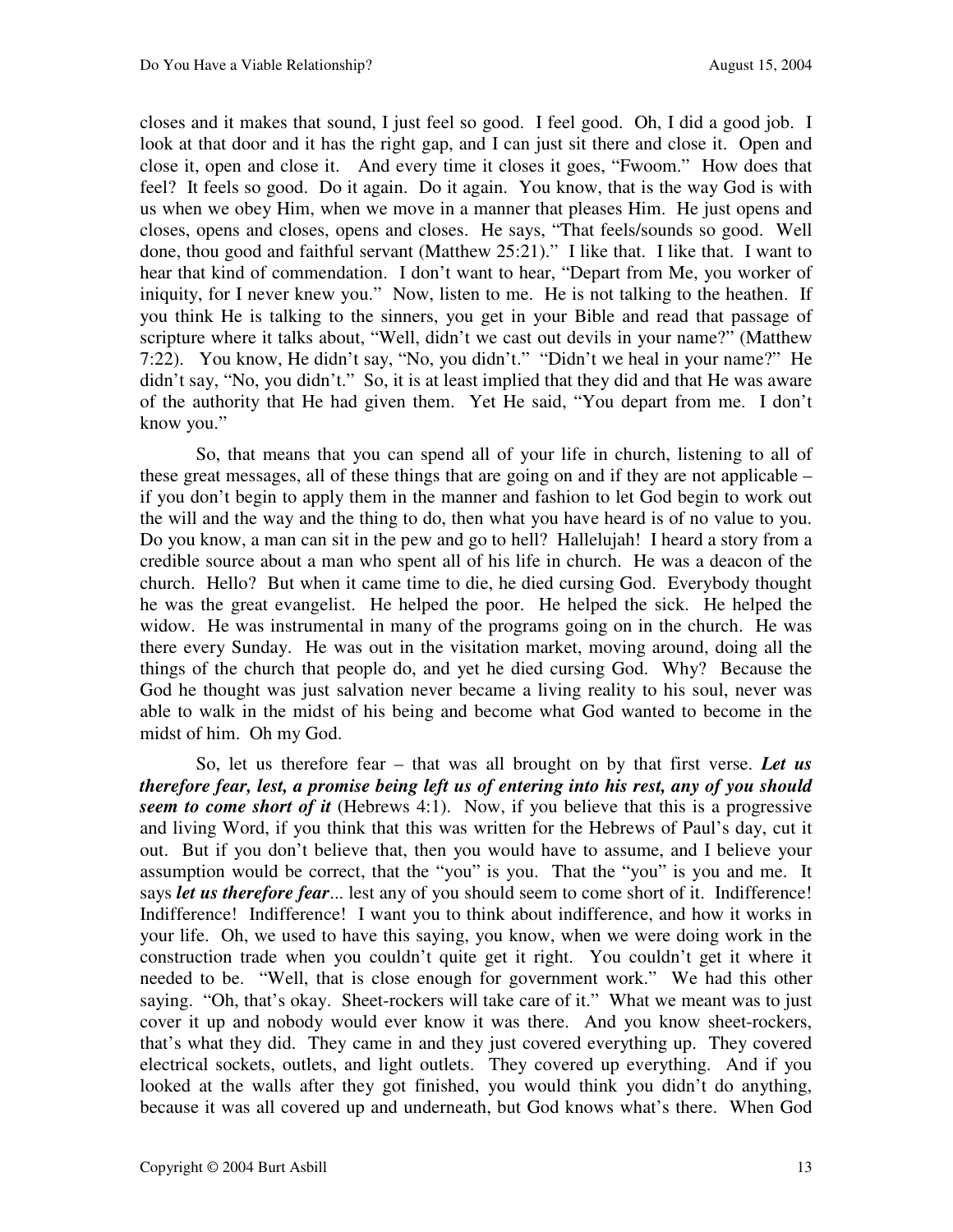talks about judgment beginning at the house of God, He is not going to deal with those surface veneer things. He's not going to deal with that freshly coated sheet of sheet-rock that has been taped by an expert and been plugged, and it looks so nice, and you can hang pictures on it. You can take pictures of it and everyone thinks, "Oh, what a lovely wall." When all of the time, all of those things underneath those walls that are your human character, nature that is mortal and quite susceptible to death. Things that are working, working, working, always working to bring you to a place of death and hell. Do you know that any defect in a house, over time, will show up in the house itself? Hallelujah! Do you know that if you have leaky plumbing and you can't see it, somewhere along the line you will become aware that your plumbing has been leaking and you have a major mess? Do you know that if your foundation is not what it should be, when your house begins to settle, you get these big old cracks running up your walls, through your floors and your doors will begin to sag. It is evidence that something in the house is wrong. Somebody didn't do what they needed to do when they needed to do it and they just covered it up.

Well, God is saying, "Enough is enough." Do you know that? If you don't desire to be a son of God, if you don't desire to be in that place that God desires all humanity to be in, lest you think I've got a selective gospel, you need to read the scriptures. You need to read the scriptures. Because you see, I will talk about this gospel to anybody. Because you know what? It is being offered to everybody. And I'll tell you something else, it is not contingent upon your age or your geographical location. I can take you around the world, because I've been there, and I can take you to people who believe that the word I'm telling you is the Word of God. I can take you to multi-cultural people. They can speak "Ebo," they can speak "Effic," they can speak whatever they want to speak. They can speak French. They can speak Latin. I don't care what they speak. They may not even speak at all. But the fact of the matter is, that they have something of a reality of God and the desire for humanity to bring that humanity out of the place of death and desolation into a place of life and liberty. And we want to sit around in the office of death, in the auditorium of death. We want to do all of the things that death does. Yes, we do. Yes, we do. Yes, we do. As a human race, we do, we do, we do. Because God comes again, and again, and again, and again, and again, and again, and He speaks to us. He begs us to rise up into a place, to focus upon Him, and we go right out of here and we focus upon everything else but God.

I don't believe that my religion, if I might use that term without you thinking too badly of me, is not something that is a secondary effort. I believe that God created me for one purpose, and one purpose alone, and that was for being the tabernacle of His presence. I don't think that that is a presupposition on my part. I think it is a spiritual, scriptural position. He wants to dwell in men. He said, I would that I could walk in them, talk in them, write my laws upon their heart (Hebrews 8:10). Hallelujah! God is not a part-time business. Now, if you want to be a part-time Christian, you are listening to the wrong Word. Some of you are going to take that differently than the way I said it, but nonetheless, that is what I said, and that is what I mean. God has to be my focal point. He has to be your focal point. I suppose there is a halfway tree for halfway people. But for those people that want to be 100-fold, it's not a matter of me saying you are 100-fold, you are 60-fold, you are 30-fold, you are something between 60 and 75. It is a matter of what is in a person's heart and what they want with regard to eternity. I'm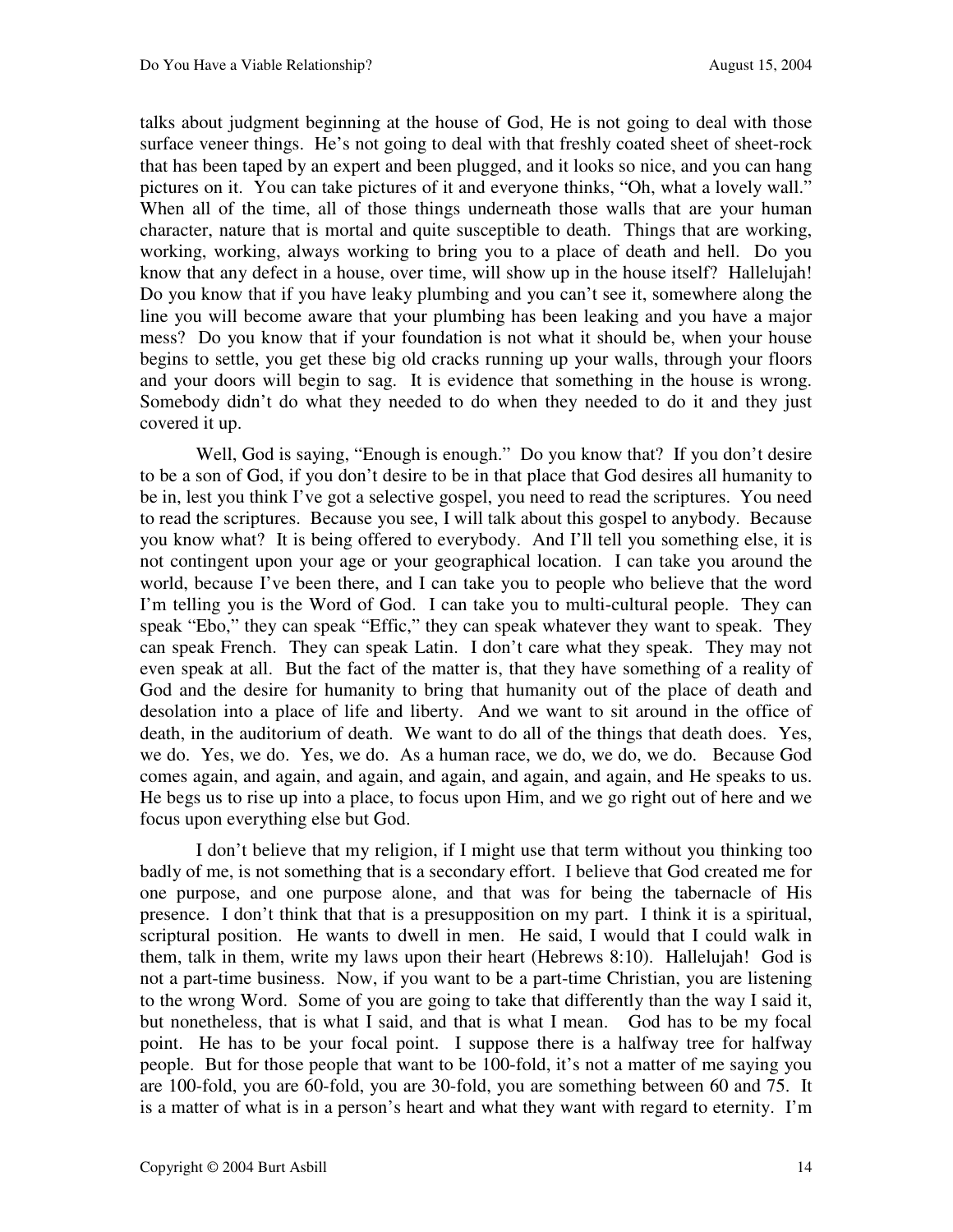not talking eternity out there someplace, sometime, out beyond the grave, because Jesus Christ said, "Heaven is within you" (Luke 17:21). And He said, "I and My Father, we will come and make our abode within you." (John 14:23). I am taking about eternity in you.

Now, I want to ask you a question and I think it takes some serious consideration. The omnipotent, omniscient, omnipresent God comes, God of the whole universe, the God of absolutely everything, comes to make His abode in you – what position, what place do you think He expects? That's essential, totally, absolutely, that is His name. "I Am that I Am." Oh, my goodness. Hallelujah! It says, therefore *was the gospel preached, as well as unto them: but the word preached did not profit them, not* **being mixed**, not being mixed, with humanity in the things of the human heart. Something other than humanistic qualities, something spiritual, something apart from ourselves. *Not being mixed with faith in them that heard it* (Hebrews 4:2).

James 2:19a, *Thou believest that there is one God* – Oh, yes. Amen. We believe in one God triune: the Father, the Son, the Holy Ghost. Does anyone here believe any different than that? All right! We've got a unanimous vote here, Lord. *Thou believest that there is one God* – so that must mean that He might be talking to us. James 2:19b, *thou doest well: the devils also believe, and tremble.* Do you know that the devils tremble more at God than we do? I guess they have good reason to believe that, right? James 2:*20a, But wilt thou know, O vain man,* Do you know what vain means? Self-centered. What do you call it when you are self-centered? Self consumed with self. *O vain man, that faith without works is dead? 21 Was not Abraham our father justified by works, when he had offered Isaac his son upon the altar? 22 Seest thou how faith wrought with his works, and by works was faith made perfect?* Faith will always produce works. Works will confirm and verify faith. Hallelujah! *21 as not Abraham our father justified by works, when he had offered Isaac his son upon the altar?* Something was required. 22a *Seest thou how faith wrought with his works,*  That was the action of the bringing down of the knife on the basis of what he believed that God would do. *and by works was faith made perfect?* My goodness. You could get into that one. *22 Seest thou how faith wrought with his works, 23 And the scripture was fulfilled which saith, Abraham believed God, and it was imputed unto him for righteousness: and he wascalled the friend of God.* How many of you want to be called the friend of God? Oh boy! I would suggest that you put on your Abraham boots. I suggest that you begin to walk in Abraham's shoe print. *24 Ye see then how that by works a man is justified, and not by faith only. 25 Likewise also was not Rahab the harlot justified by works, when she had received the messengers, and had sent [them] out another way?* Do you know that that was an indictment against the church? God took a harlot to demonstrate how the principle of how God would work even outside of the realm of religion. And do you know something? Not only was she justified by her works and by the faith that she demonstrated, but she was in the lineage of Jesus. Oh, my goodness. What are we going to do with that one? *26 For as the body without the spirit is dead, so faith without works is dead also.* 

Hebrews chapter 11, verse 1*, Now faith is the substance of things hoped for, the evidence of things not seen.* Substance is something that you can lay your hands on. It